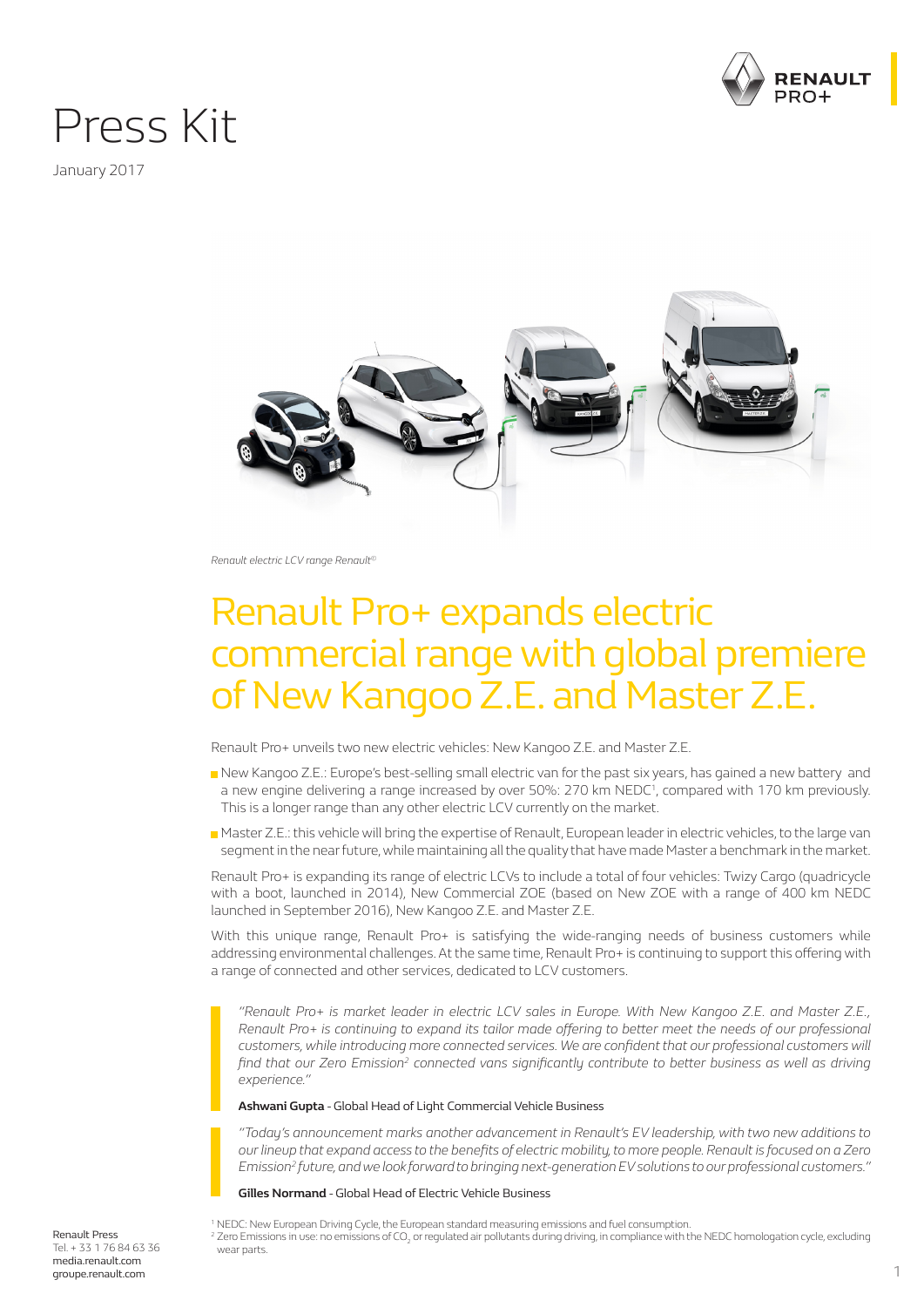## **Contents**

## **01** Two new electric LCVs

| New Kangoo Z.E.: a range increased by over 50% for the European leader |   |
|------------------------------------------------------------------------|---|
| in small electric vans                                                 | 3 |
| Master Z.E.: the benchmark heavy van goes electric                     |   |

# **02**

## An enhanced tailor made offering from Renault Pro+

| Connected services set to become widely available | 9  |
|---------------------------------------------------|----|
| An expanding specialist network                   | 9  |
| Increasingly diversified conversions              | 10 |
| Renault, European leader in electric vehicles     | 10 |

Renault Pro+, a key player in LCVs **11**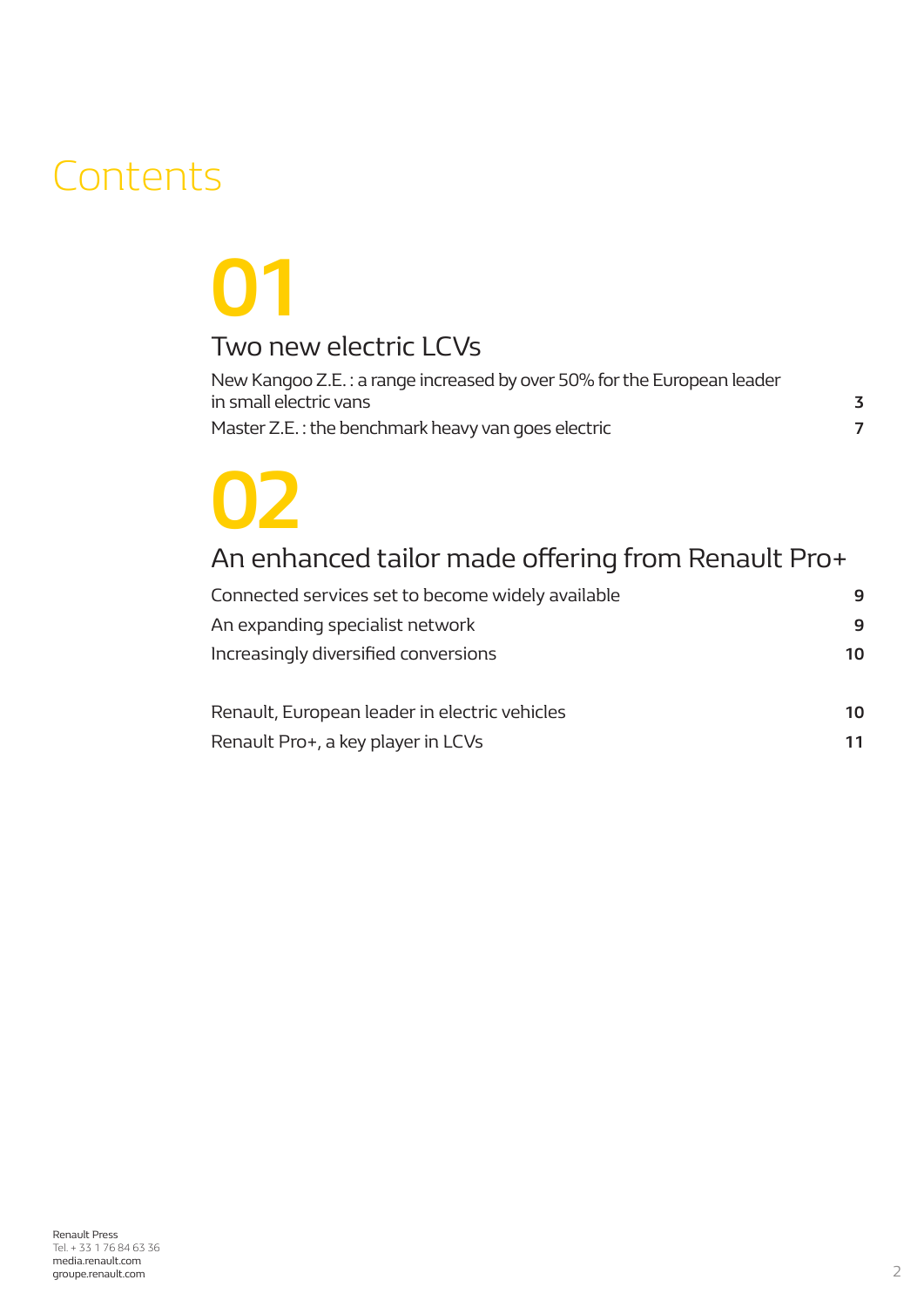## **01** Two new electric LCVs

Kangoo Z.E. has been Europe's best-selling small electric van for six years already, with more than 25,000 units sold since its launch in October 2011. **New Kangoo Z.E.** gains a new battery and a new engine. New Kangoo Z.E. now delivers a range of 270 km NEDC compared with 170 km previously. New Kangoo Z.E. is built in France and will be marketed in Europe from mid 2017.

In the heavy van segment, the electric vehicle offering is currently limited. With **Master Z.E.**, Renault Pro+ is building on its expertise and position as European leader in electric vehicles to bring customers a solution in electric mobility. Master Z.E. is built in France and will arrive on the European market at end 2017.

## New Kangoo Z.E.: a range increased by over 50% for the European leader in small electric vans

Kangoo Z.E. is a pioneer and leader in the small electric van segment in Europe. Renault's small electric van has won an array of awards including «International Van of the Year 2012». Business users with an environmentally aware approach have expressed their full satisfaction with Kangoo Z.E., praising its driveability, load capacity and competitive TCO.

New Kangoo Z.E. is available in the same range of versions as Kangoo Z.E. The same range of body styles, equipment levels and options are available (two lengths: 4.28m and 4.66m, two or five seats, a crew cab, four versions). New Kangoo Z.E. still has a load volume of between 3 and 4.6 m<sup>3</sup> with a payload of 650 kg. It can still be converted to meet the needs of business users (refrigerated vehicle, ambulance or pick-up, for example). It combines the smooth driveability of an electric vehicle with the simplicity of an automatic gearbox.

New Kangoo Z.E. features major innovations: **a new battery, a new engine and a new more powerful charger, a heat pump in the air conditioning system and new connected services**. New Kangoo Z.E. has a greater available range than any other electric LCV.



*New Kangoo Z.E. © Renault*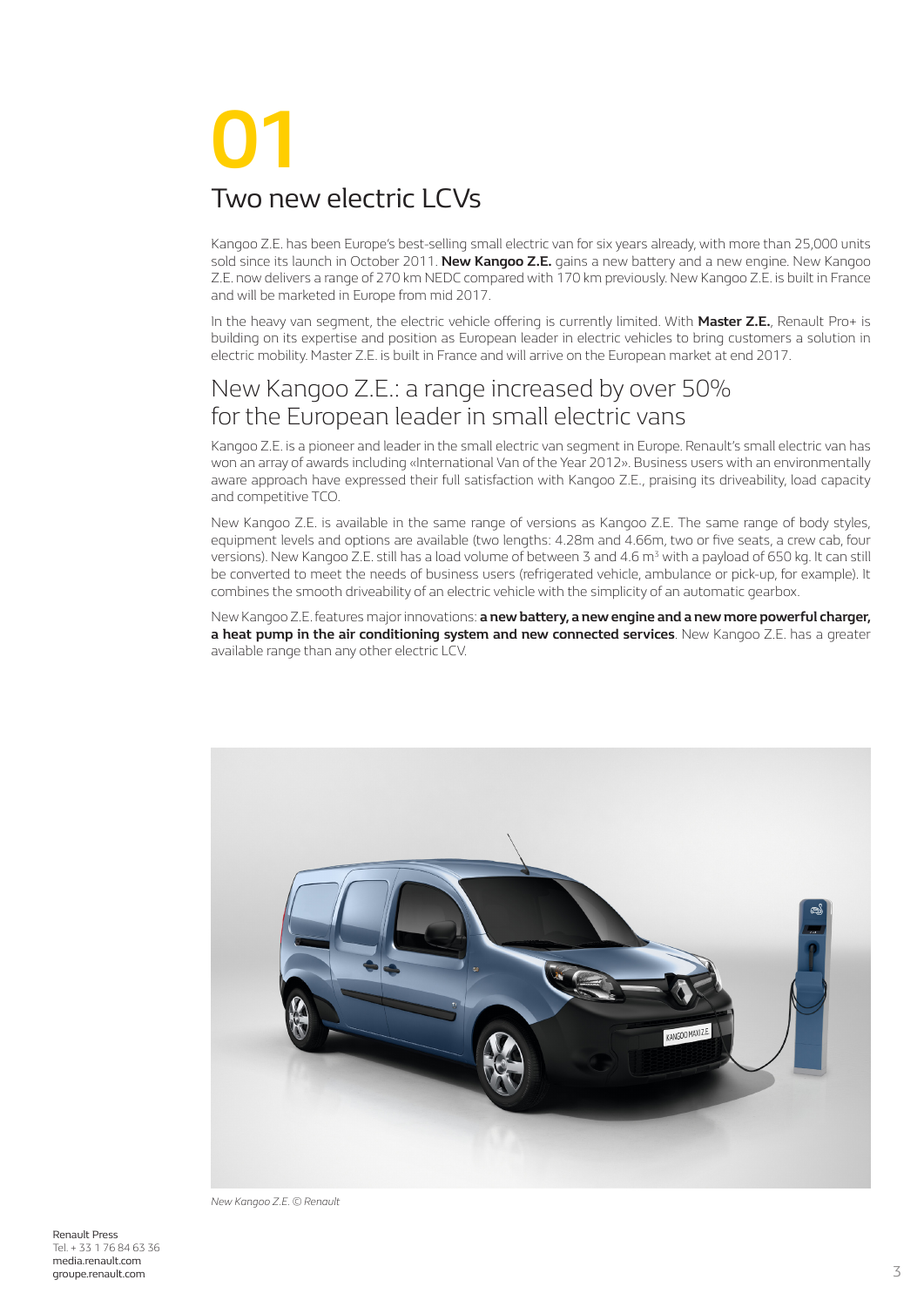#### **A new battery allied with a new engine, to go even further: 270 km NEDC compared with 170 km**

- New Kangoo Z.E. is increasing its range with its new Z.E. 33 battery (33 kWh).
- New Kangoo Z.E. has a range of **270 km NEDC** compared with 170 km for Kangoo Z.E.
- In real use, on a delivery cycle<sup>3</sup>, the vehicle would have a range of around 200 km with a single load.

This new battery, developed through the expertise of Renault and LG Chem, features a major innovation: greater energy density. This innovation involves increasing the storage capacity of the battery, without changing its dimensions or the effective volume of the vehicle. Battery performance is optimized not by adding more modules but by improving the chemistry of the battery cells to increase energy density. This upgrade was obtained with no trade-offs in reliability or safety in use.

New Kangoo Z.E. also gains a **new engine** of advanced energy efficiency and an optimized electronic battery management system. This limits the electricity consumed by the vehicle on the road, while maintaining power. This R60 44 kW motor is 100% Renault. Developing 60 hp, it is based on the ZOE R75/90 motor. It is built in France at the Renault Cléon site, the Group's flagship facility for manufacturing engines and gearboxes of high added value.

#### **A new more powerful charger**

- New Kangoo Z.E. is equipped with a new-generation 7 kW AC charger 32A, single-phase, 230V AC.
- New Kangoo Z.E. cuts charging time. A full charge takes around **six hours from a 7 kW WallBox**, i.e. less than one night, for a longer range.
- New Kangoo Z.E. recovers a **range of 35 km in just one hour of charging** (in a temperate climate), i.e. the time taken to have lunch or to load goods into a vehicle before going out on another round.
- As a result, New Kangoo Z.E. can drive all day and even make two delivery rounds (morning and afternoon). This makes it possible to optimize the working day and the service provided to customers.
- New Kangoo Z.E. ships as standard with a cable for charging from a WallBox or public access charge point. It also has a cable for charging from a domestic or secure socket (optional or standard depending on the country).

#### **The heat pump: a first for increasing vehicle range in use**

- New Kangoo Z.E. features **a real innovation in the world of electric LCVs: a heat pump linked to the air conditioning**, maintaining range in cold weather.
- The heat pump improves vehicle range in cold weather since it limits the use of electrical resistors that consume both power and range.
- New Kangoo Z.E. is the first electric LCV to be equipped with this feature.
- With the pre-conditioning system (using a smartphone or steering wheel controls to set the starting time), the vehicle can be heated or cooled in advance when it is plugged in.
- For extremely cold countries, New Kangoo Z.E. is equipped with an additional independent fuel-powered mini boiler that ensures user comfort in extreme conditions and maintains range in cold weather.

#### **New connected services: Z.E. Trip and Z.E. Pass**

Z.E. Trip and Z.E. Pass are two services designed to make it easier to charge electric vehicles from public charge points in Europe, during the course of a journey, if necessary. Europe has some 80,000 charge points available to the general public.

These connected services will be rolled out gradually across Europe in 2017.

**Z.E. Trip:** to locate all charge points, from the vehicle's R-LINK navigation system.

The Z.E. Trip function lets the driver locate all accessible public charge points across the main European countries. Z.E. Trip is accessible via the Renault R-LINK navigation system. The driver can select a charge point and drive there immediately.

The Z.E. Trip function shows the availability of each charge point in real time, to guide the driver to a point that is free. It also specifies the power of the charge point and its compatibility with the vehicle. To prepare the journey in advance, drivers can also consult the charge point network on Renault's website.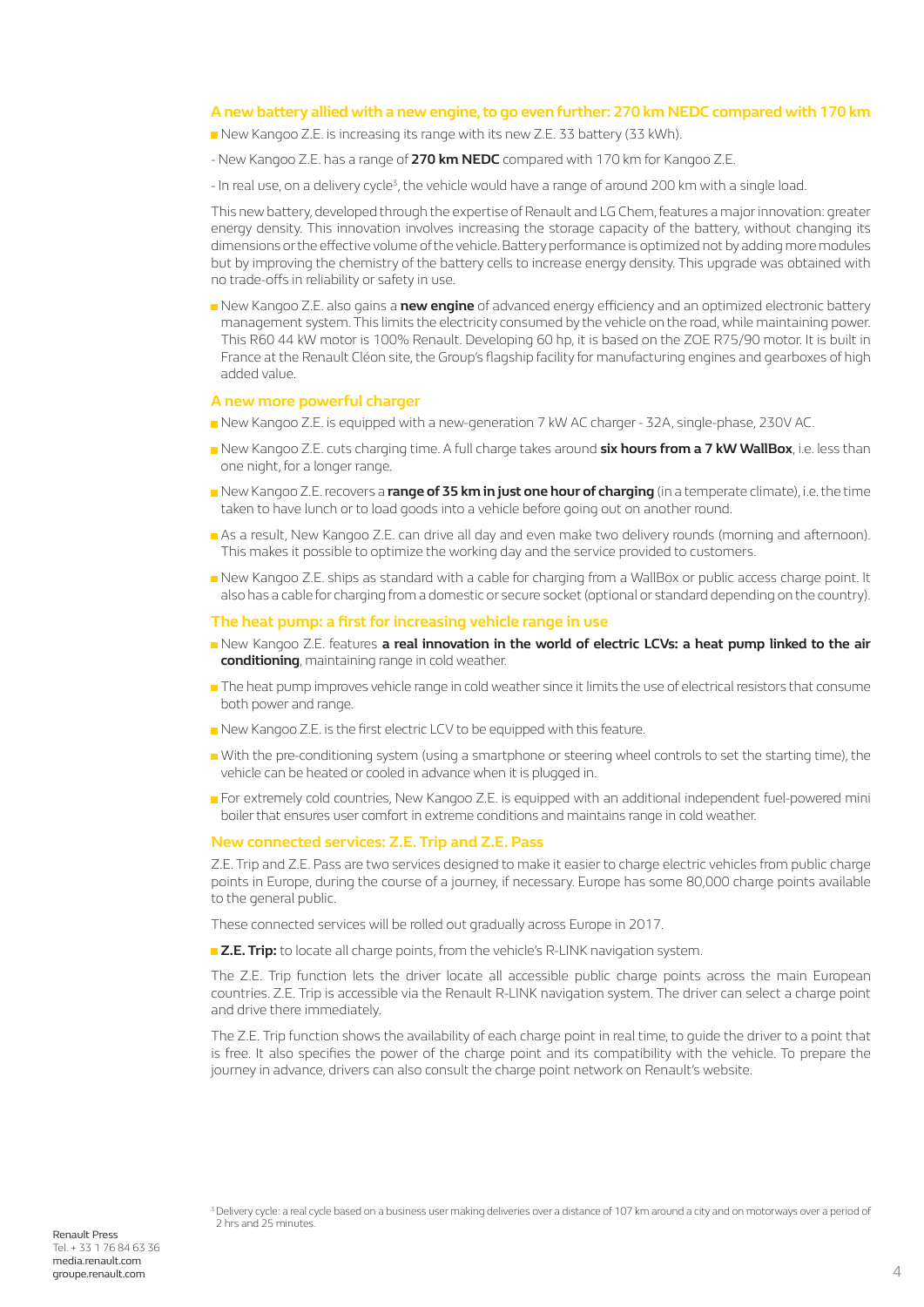**Z.E. Pass:** to access and pay for charge points, from a smartphone or tablet.

The Z.E. Pass function makes it easy to charge an electric vehicle from most public charge points in Europe, whatever the operator. Drivers identify accessible points and their compatibility with the vehicle. They can also use a smartphone or tablet to compare charging prices for the nearest points. Drivers can access a large number of charge points without subscribing to each individual network. They pay for the charge using the dedicated smartphone app (iOS or Androïd) or badge (RFID technology).

At the same time, New Kangoo Z.E. maintains a range of services to make life easier for users of electric vehicles:

#### **My Z.E. Connect**

This service lets users access vehicle data from a smartphone or computer with an internet connection: charge status, vehicle range with the current charge, charging log, scheduling of warning messages and tips.

#### **My Z.E. Connect Pro**

My Z.E. Connect Pro is a web service providing raw data on the batteries used by an electric vehicle fleet. The service uploads data on battery charge levels in real time, processes it and restores it to a customer device.

This device contributes to easier day-to-day running of the fleet, remote range management, integration of data to the company's own tools and intelligent navigation.

#### **My Z.E. Inter@ctive**

This service lets the driver interact with the car from a smartphone or computer with an internet connection: pre-conditioning of the vehicle (for heating or cooling, via the air conditioning or heat pump at a set time), charge scheduling (to select the time, take advantage of the best energy prices, the power available or in accordance with the cost and carbon footprint of the electricity used).



*New Kangoo Z.E. © Pagecran*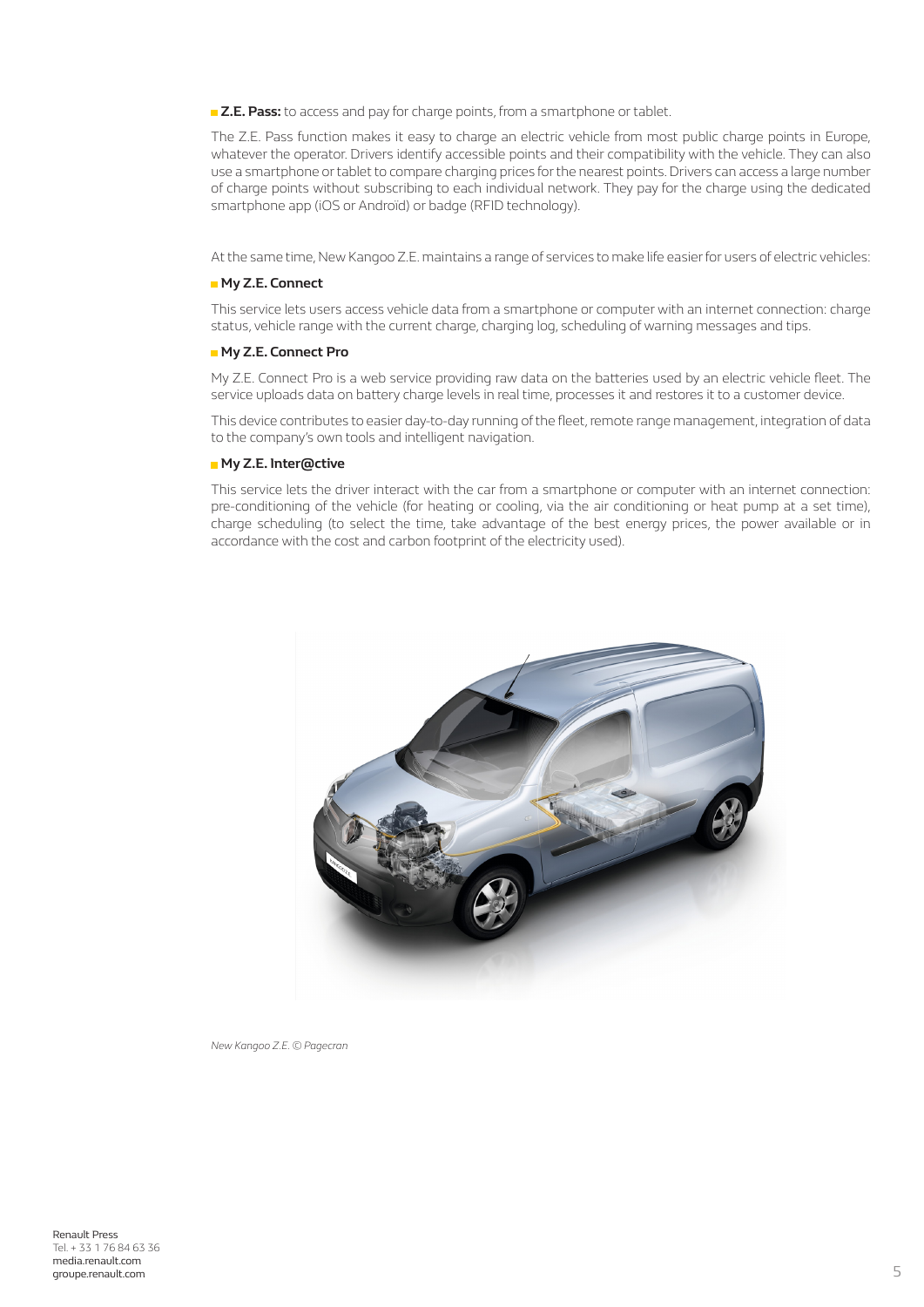## New Kangoo Z.E. is built at Renault Maubeuge: a site with recognized expertise in meeting the highest standards of quality

#### **Key characteristics of Renault Maubeuge (MCA, Maubeuge Construction Automobile):**

- A bodywork and assembly site with a full production process: press shop, body assembly, paintwork and final assembly. Vehicles leaving the assembly line undergo track tests before delivery to the network;
- A flexible production line meeting the standards of the Renault-Nissan Alliance;
- Vehicles built: Kangoo passenger vehicle and LCV since 2007, Kangoo Z.E. (electric version) since 2011, Mercedes Citan since 2012 (as part of the partnership between Renault-Nissan and Daimler since 2010);
- Production in 2015: 151,064 vehicles;
- 60% of production exported to around thirty countries;
- 2,220 employees;
- Almost 84 ha, of which 23 ha of covered buildings;
- ISO 9 001 label (quality), ISO 14001 label (environment), HPR label (highly protected risk).

#### **Managing diversity for a made-to-measure offering**

The plant manages considerable diversity in production with a wide range of four different vehicle families, all built on the same line. Kangoo is available as a leisure vehicle for private customers (Kangoo passenger car and Grand Kangoo passenger car) as well as in an LCV version for business customers (Kangoo LCV). Kangoo LCV is available in three body lengths (3.89m for Kangoo Express Compact, 4.28m for Kangoo Express and 4.66m for Kangoo Express Maxi). Kangoo Z.E. is available in two lengths (4.28m for Kangoo Z.E. and 4.66m for Kangoo Express Maxi). Mercedes Citan, based on a Kangoo platform, is also built on the same line.

A Renault Tech satellite workshop is present on site in order to customise vehicles and undertake personalised adaptations for fleets or self-employed workers.

#### **Objective: zero defects**

In order to maintain customer satisfaction over the long term, the Renault-Nissan Alliance has put in place a strategy targeting zero defects at its production sites. This strategy is based on the Alliance Production Way, a joint Renault-Nissan production system based on the best criteria in terms of production performance identified by both Renault and Nissan.

#### **A leading economic player in the Val de Sambre region of northern France**

Founded in 1971 by Société des Usines Chausson (SUC), the Maubeuge site originally had two production units (press shop and body assembly). It became a fully owned Renault subsidiary in 1978. In 1993, the Group decided to build Kangoo exclusively at this site. With a workforce of 2,220, MCA is the largest private employer in the Sambre-Avesnois region.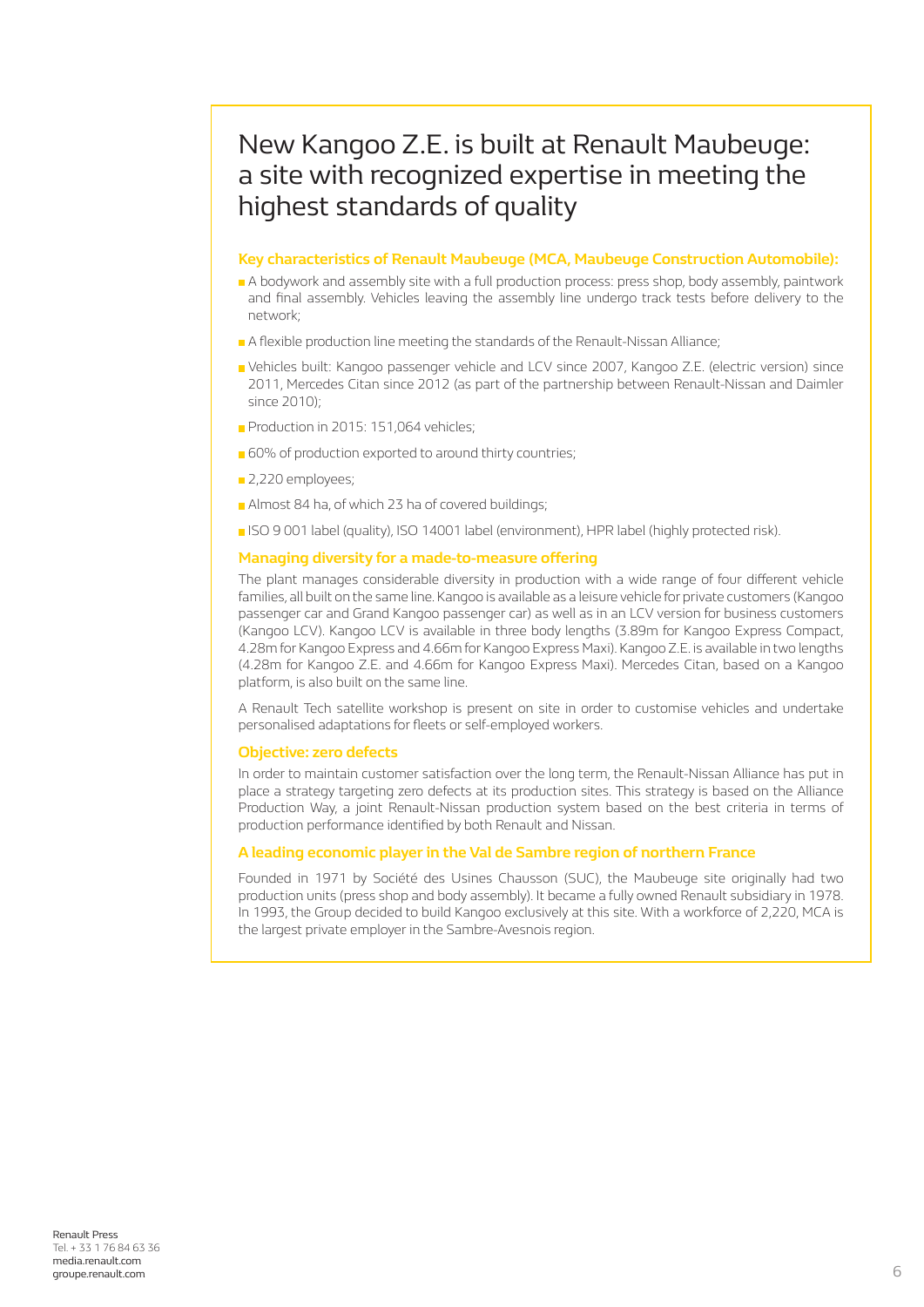## Master Z.E. : the benchmark heavy van goes electric

Master Z.E. gains the Z.E. expertise of Renault, European leader in electric vehicles, while maintaining all the qualities that have made Master a benchmark in the heavy van sector.

Master is a heavy van with a sturdy and expressive design, praised for its dynamic qualities (ride comfort and handling) and recognised as a benchmark in its segment (top 3 in Europe). It combines easy loading with generous load dimensions, excellent ergonomics and a high level of active and passive safety. A true mobile office, Master is an efficient, secure workhorse adopted by more than 475,000 customers since its launch at end-2010.

The electric version of Master is aimed primarily at fleets running last-mile distribution services in the city, as well as large municipalities and local government.



*Master Z.E. © Renault*

#### **Master Z.E. inherits all the technology developed by the European leader in electric vehicles**

Master Z.E. is packed with Renault's technical and technological expertise: the best know-how in LCVs combined with the skills of the European leader in electric vehicles. Master Z.E. reaps the benefits of the latest technical breakthroughs in electric vehicles at Renault. It combines an advanced engine of high energy efficiency with a state-of-the-art battery and optimized electronic battery management. The result: a heavy van whose load characteristics, range and charge time are tailored to the needs of business customers in and around cities.

Master Z.E. is equipped with the **Z.E. 33 battery (33 kWh).** 

This new battery was co-developed by Renault and LG Chem. It features a major innovation: increased energy density obtained by improving the chemistry of the battery cells.

- Master Z.E. is fitted with the **R75, a engine of advanced energy efficiency**,with output of 57 kW/76 hp, inherited from ZOE, . Built at the Cléon site in France, this tried-and-tested engine makes Master Z.E. ideal for use in and around the city. Master Z.E. has a top speed of 115 kph, that can be limited.
- Master Z.E. has a range of **200 km NEDC**<sup>4</sup>, making it suitable for daily last-mile deliveries in the city.
- Master Z.E. takes less than one night to charge: **a full charge takes six hours** with the 7 kW WallBox.
- Following launch, **a number of features specific to Master Z.E.** will be available: R-Link with connected services, pre-conditioning, a speed limiter function for fleets, and Z.E. Voice (pedestrian warning system). The speed limiter function will make it possible for fleet owners to limit the top speed of the vehicles provided to users while improving range.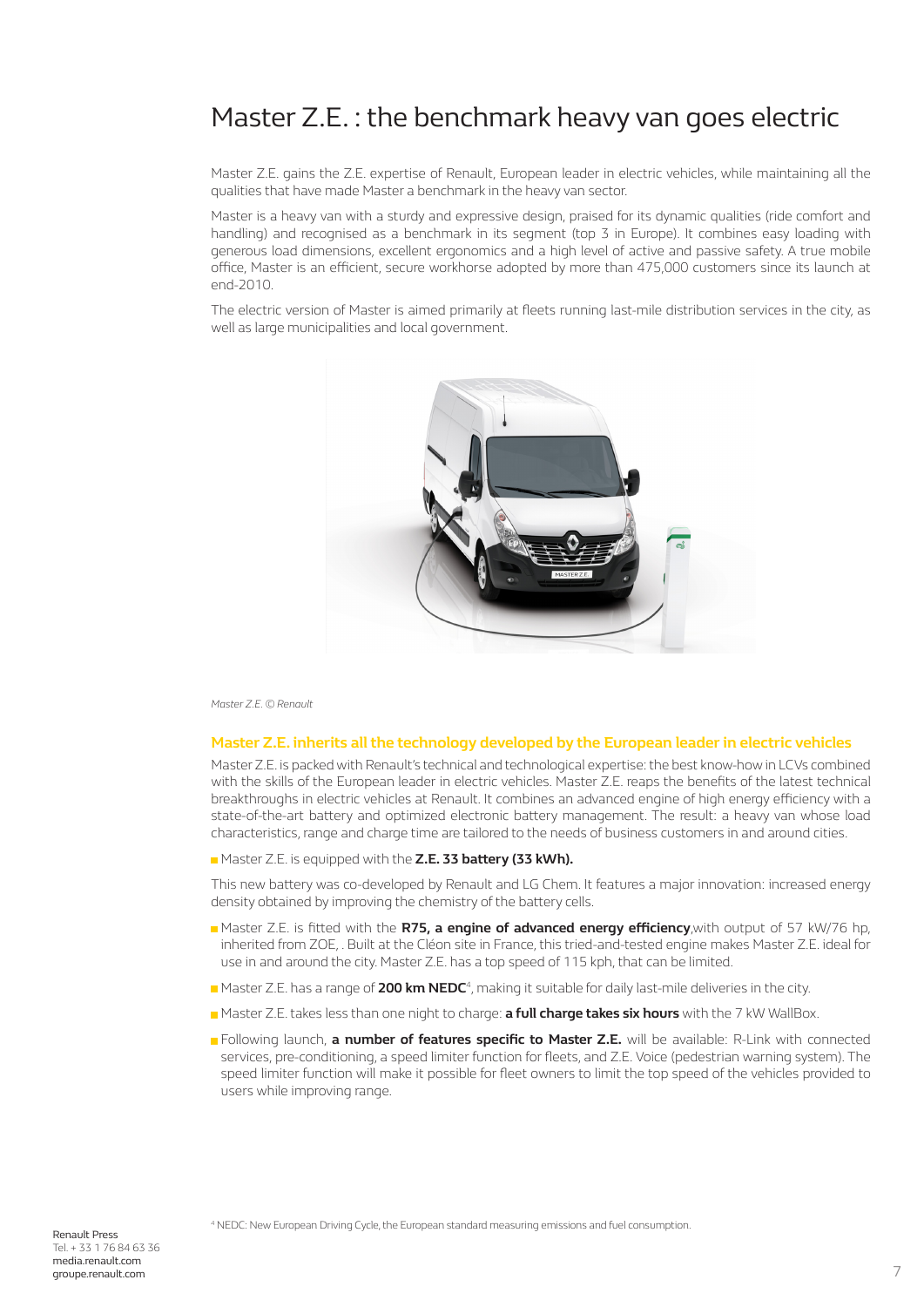#### **Master Z.E. maintains the qualities of Master, a benchmark in the heavy van segment**

Master Z.E. is not a version: it is a **range** of vehicles meeting the diverse needs of business users. Master Z.E. is available in **four versions, three lengths and two heights.**

- The Master Z.E. van is available in three versions: L1H1, L2H2 and L3H2.
- Master Z.E. is also available in an L3 flatbed cab version.

Fitting a battery and electric motor on a heavy van is no easy task from a technical standpoint. Renault drew upon all its expertise in order to develop an electric version of Master that maintains the original vehicle's genetic qualities, particularly in terms of load capacity. The objective was simple: to satisfy last-mile delivery objectives in the city.

- **The load area** is identical to this equivalent Master ICE (Internal Combustion Engine), since the new Z.E. 33 kWh battery is sized to fit under the body. **Master Z.E. offers a load volume of between 8 and 22 m<sup>3</sup>** depending on the configuration.
	- The panel van range of Master Z.E. covers a load volume from 8 to 13m<sup>3</sup>.
	- With a payload of 1,400 kg (without conversion), the **L3 platform cab** version lends itself to a wide range of conversions. One of the key conversions is the box van enabling Master Z.E. to reach  $22m<sup>3</sup>$  of load volume.
- **The Master Z.E. van range offers a <b>payload of between 1,000 and 1,100 kg** (depending on versions). This meets the needs of most business customers for their last-mile urban delivery services.
- **The loading sill height** is among the lowest in the segment (54 to 56 cm) and the doors open to 270 degrees, for easier loading and unloading.
- With the optional *Wide View* mirror to eliminate blind spots, a reversing camera (with a screen built into the interior door mirror) and reversing radar, Master Z.E. is the ideal partner for urban deliveries.
- No need to sacrifice ergonomics, comfort or ride comfort. The cabin of Master Z.E. continues to provide maximum comfort for both the driver and front passengers as an office on wheels with a range of ergonomic storage compartments. Master Z.E. also maintains the **excellent ride and handling** of the vehicle on which it is based.



*Master Z.E. © Pagecran*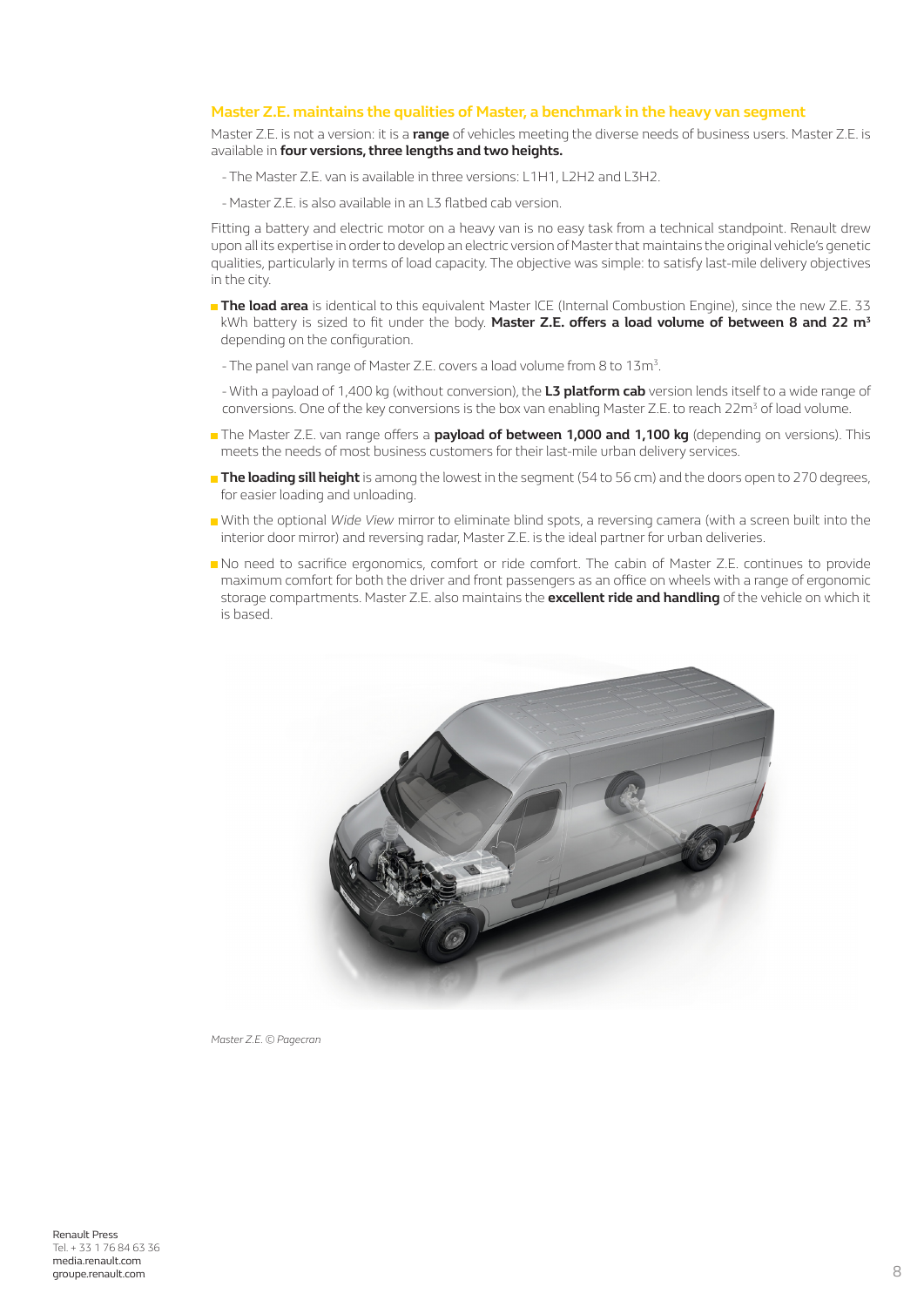# **02**

## An enhanced tailor made offering from Renault Pro+

Looking beyond its range of electric LCVs, Renault Pro+ is continuing to build its range of services dedicated to business customers:

- **n** connected services will become more widespread, with services such as «Fleet Management» or «Predictive Maintenance».
- A specialist network of increased presence, with 650 dealerships in 41 countries.
- Made-to-measure conversions are increasingly diversified, based on a network of 400 approved converters in 29 countries.

### Connected services set to become widely available

Renault's electric LCV range already includes a wide range of connected services, the most recent of which are Z.E. Trip and Z.E. Pass (see part 1).

**In 2017, Renault Pro+ will also be rolling out a number of other connected services dedicated to business users**, starting with two new service families, «Fleet Management» and «Predictive Maintenance».

#### **«Fleet Management»**

Fleet Management is a telematic service providing an automatic flow of data for fleet managers.

No need to request information from the driver or vehicle. The service automatically uploads information that is useful to the fleet manager,such as mileage, range, tyre pressure or the number of kilometres before the next scheduled servicing.

This connected service makes it possible to:

- **Cut fleet running costs: lower consumption, manage and plan servicing.**
- Simplify fleet management: good fleet visibility based on reliable, precise and diversified data.
- Deploy eco-responsible driving, cut costs, reduce CO<sub>2</sub> emissions and increase safety by improving behaviour at the wheel.

#### **«Predictive Maintenance»**

Predictive Maintenance involves issuing real-time information on the vehicle's condition and, based on the predictive data analysis system, to predict maintenance operations. Analysing data from the vehicle makes it possible to predict incidents linked to a lack of maintenance, and to plan ahead for operations.

As a result, fleet managers avoid unplanned vehicle downtime for maximum operational performance.

This connected service makes it possible to:

- **Plan ahead for maintenance and thus optimize servicing costs.**
- **Maximize vehicle availability to increase productivity.**
- **Ensure driver safety.**

### An expanding specialist network

- The Renault Pro+ specialist network meets the specific requirements of business customers. It is therefore also available to electric LCV customers.
- The key benefits of this specialist network include:
- specialist sales and after-sales advisors, specially trained in LCVs.
- an easier choice: the entire LCV range is on show, including converted vans, test drives without an appointment, and fast, detailed sales proposals.
- reinforced mobility solutions: servicing without an appointment, workshops with extended opening hours, courtesy vehicles.
- At end-2016, the Renault Pro+ specialist network had 650 dealerships in 41 countries.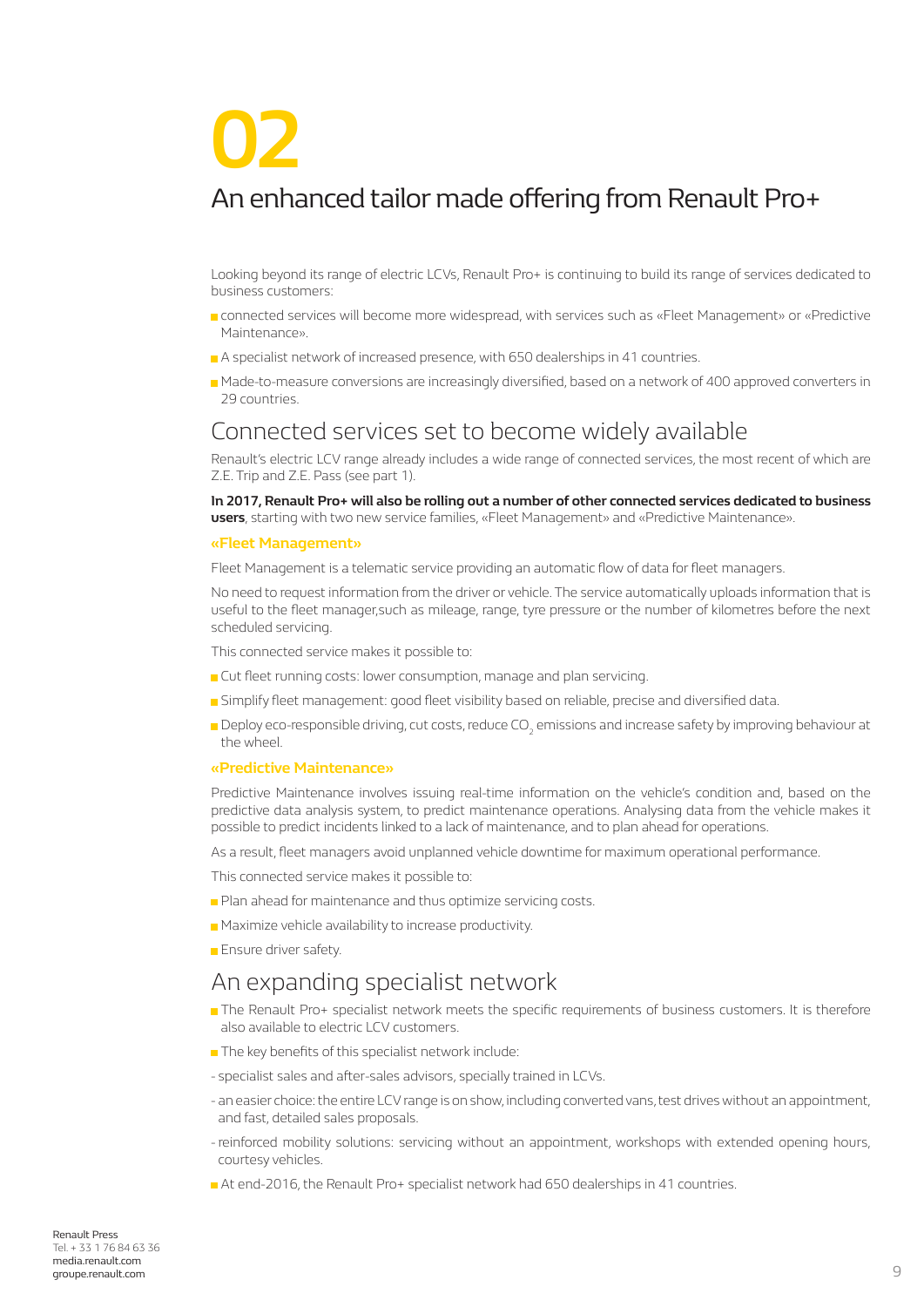### Increasingly diversified conversions

- Renault Pro+ also has a network of 400 approved converters in 29 countries, able to convert LCVs to meet the specific needs of each business customer.
- As a result, Renault Pro+ is able to bring customers a wide range of converted vehicles based on the range of electric LCVs: refrigerated vehicles, Kangoo Pick-Up, ZOE commercial, medicine delivery.
- Vehicles can also be personalized, with special options available at the factory (special colours, layout, signage, etc.).
- Renault was the first car maker to introduce an approval process for converters. This contributes to a faster response, while also improving relations with converters and enhancing the quality of services.
- **Approved converters are able to access technical information and drawings on the Renault Conversion website** and submit any questions to the technical assistance department.
- **Renault's Conversion and Quality departments support the global network of converters and organize regular** field missions to select new converters or renew existing contracts.
- Drawing upon its expertise, Renault also identifies benchmark vehicle converters in other countries in order to take part in international tenders.

## Renault, European leader in electric vehicles

- More than 100,000 Renault electric vehicles are already on the road in Europe, of which more than 50,000 in France.
- **Since 2010, Renault has sold more electric vehicles in Europe than any other manufacturer.**
- In Europe, more than one electric vehicle sold in every four is a Renault.
- In France Europe's biggest market for electric vehicles in terms of volume more then one electric vehicle in every two sold is a Renault.
- **Renault ZOE is Europe's best-selling electric vehicle.**
- Renault Kangoo Z.E. is Europe's best-selling LCV.
- **The Renault-Nissan Alliance is global leader on the electric vehicle market, with over half of sales.**